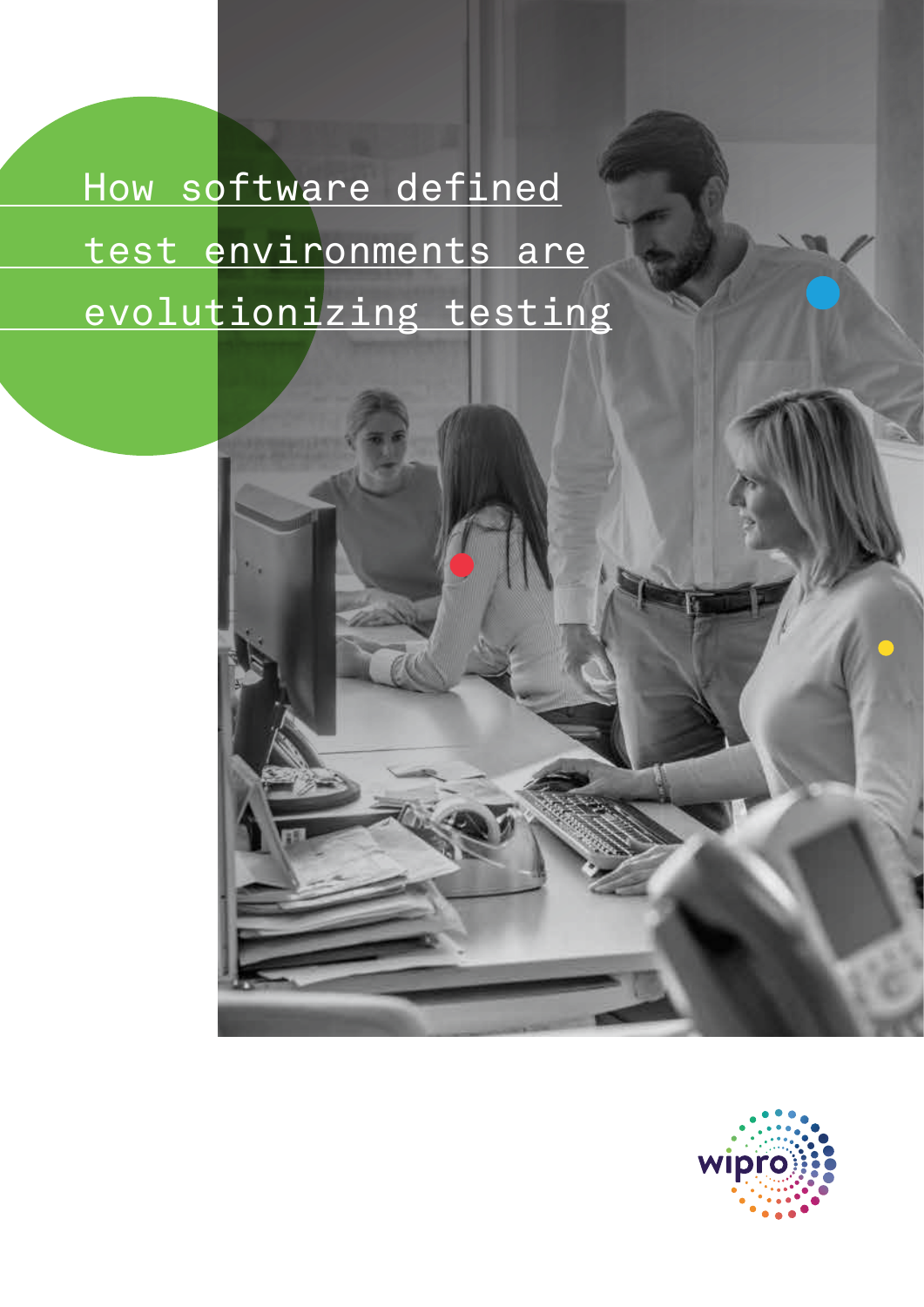Are you juggling between multiple test **Software defined test environment model** environments to ensure right configurations at the right time? Are you spending days of effort in setting up a new test environment? Are you underutilizing your test environments and resources? Are you compromising on your test coverage due to unavailability of test environments?

Experience from traditional test environment service shows that at least 30% of testing time is compromised due to test environment issues. There are numerous gaps preventing higher availability of test environments.

Few of these gaps are

- Unavailable/reduced infrastructure components due to high capital expenditure
- Higher dependence on physical infrastructure and long lead time for provisioning
- Manual activities leading to wrong configuration settings

To cater to these perennial problems, industry is moving towards 'Next Gen Test Environments', wherein 90% of test environment lifecycle is automated by software defined services of compute, storage and network.

As the name explains, software defined test environments (SDTE) is the concept of managing your test environments the same way that we manage applications or any such software code. SDTE is the major evolution of next generation test environments. It provides a complete set of software defined services for compute, storage, security and network to provision the test environments in public or private Cloud infrastructure.

The basic principle of SDTE is that the test environment engineers can write and execute code to provision the test infrastructure, deploy the application and configure with right parameters. This means a test environment engineer can bring up 100s of servers with a single click and with a couple of clicks, the engineer can install all the applications properly with the right configuration. In this journey, all the benefits of Cloud architecture (i.e. elasticity, flexibility, security etc.) can be fully leveraged from software-defined services of the Cloud service provider. As depicted in figure 1, SDTE model is broadly categorized into two parts - Software controlled environment provisioning and environment services (or operations)



Figure1 : Software defined test environment service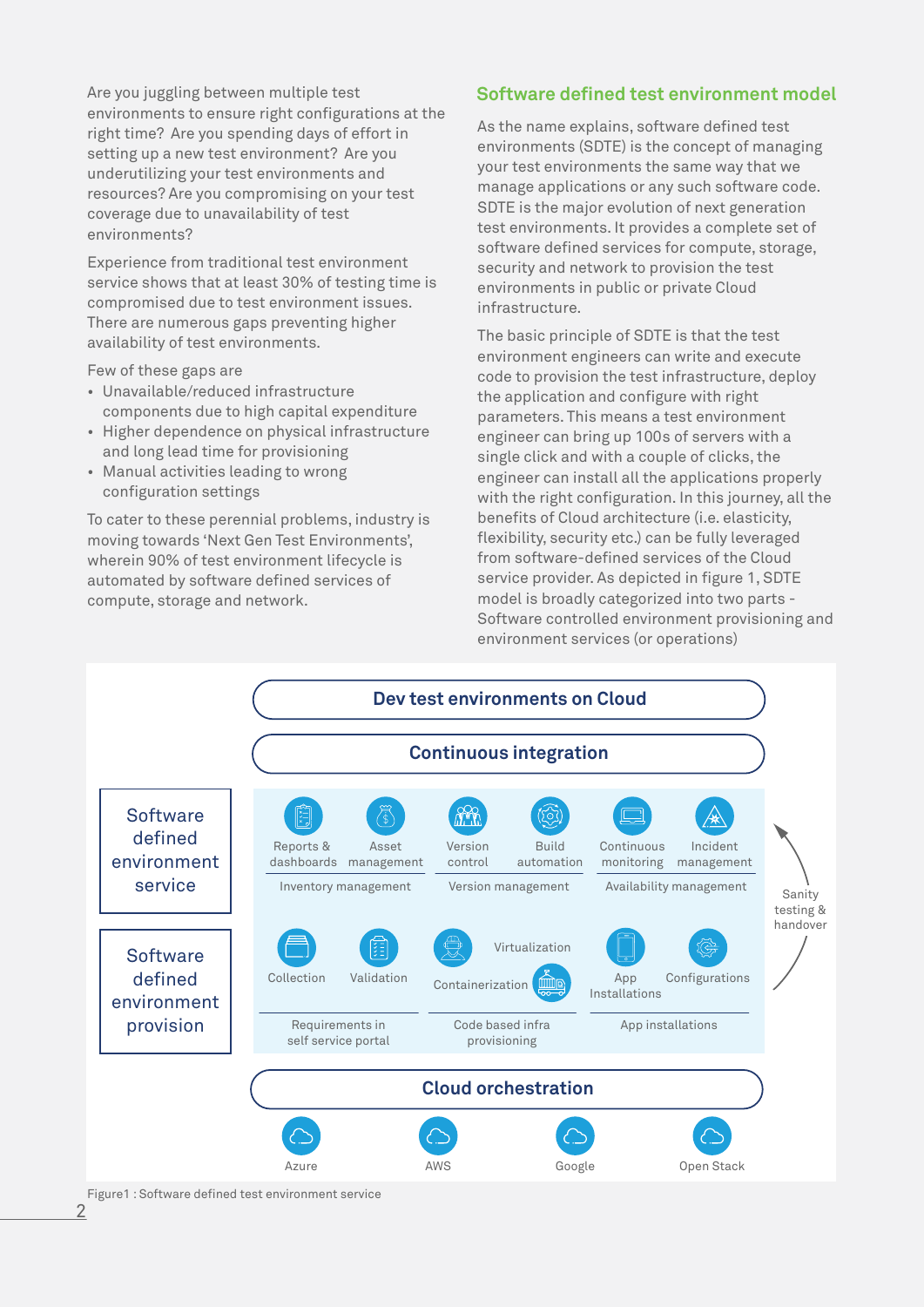# **Container based rapid provisioning**

On demand environments on Cloud, with end-to-end test environment support helps to simplify the process of creating and managing complex test environments. In this simplification journey, container-based provisioning is emerging as a revolutionary technology and industry is responding very positively.



Figure 2: Traditional Vs Auto provisioning

As depicted in figure 2, test environment setup is optimized further by leveraging containerization, which is an alternative to machine virtualization. Container technology is simpler and faster as it abstracts the application and platform in easy-to-use, re-usable and manageable containers.

However, before taking the advantage of container-based test environments, a significant amount of refactoring is required for the applications in test environment. Container orchestration tools such as Kubernetes are emerging rapidly to manage the clusters efficiently. These Kubernetes clusters eliminate lengthy deployment processes and improves the environment readiness by on-demand provisioning, scaling, and patching with CLI interface.

More and more network, storage and security features are evolving to ensure higher efficiency and security.

### **Fully automated environment management**

In the current DevOps world, test environments are built, and live fast, most of the times, die fast as well. Continuous deployments and continuous monitoring helps the testing team to achieve higher availability of the environments, thereby ensuring higher test coverage. With minimal manual intervention, these test environments can be made auto-scalable and ready to meet the ad-hoc demands.

All the assets information and the relationship is available at a single place so that the environment team can control the assets and environments efficiently. Using this information, environment maps can be easily defined and reused to move assets from one virtual environment to other.

Once the environment usage is over, a complete backup will be provided to the testing team for future re-use purpose. Environments will be de-commissioned at the same speed as provisioning and all assets will be released along with billing and usage details.

# **The next gen test environment**

SDTE is a unique work model designed for DevOps world where all the low-level environments are defined and controlled by the software. This model consists of specifically selected tools and pre-packaged infrastructure components with the flexibility of service utilization on Cloud. It will enable enterprises to get easy access on Cloud based test environments supported by monitoring and ITSM tools.

This work model is designed to help the test environment team to create and access all low-level environments with few clicks and shorter turnaround time. Other key advantages of this model are:

- Eliminates the capital investment on physical infrastructure, power, networking and other IT elements
- The cost is optimized as the payment is as per the usage
- Absolutely no chance of contention as on-demand test environments are provided with quick turnaround time
- High availability of test environments ensure greater test coverage
- Completely risk-free model as each testing team can demand its own test environment as per the requirements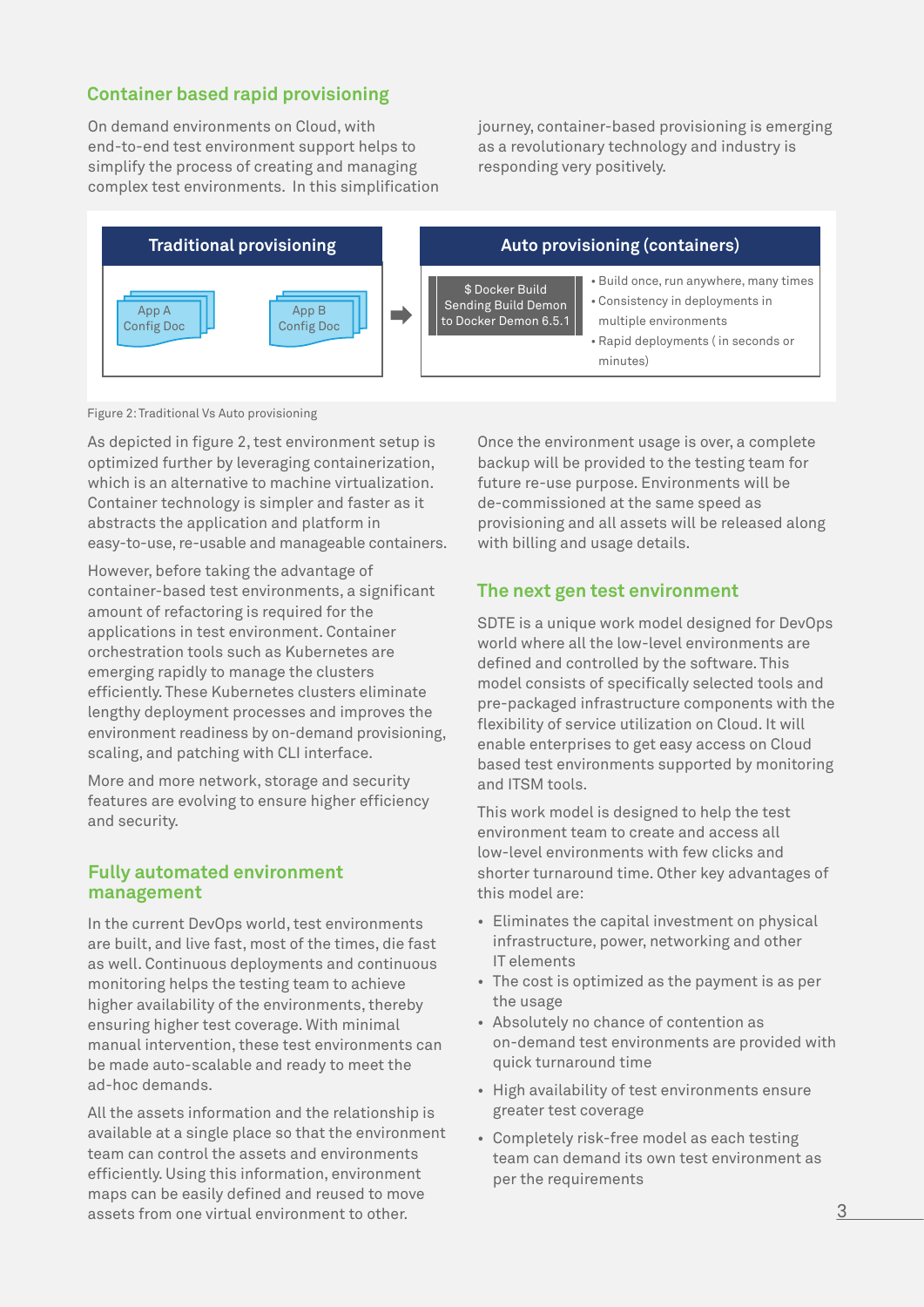## About the author

**Peri Narasimha, Practice Head for Test Environment & Infrastructure Testing at Wipro Ltd.**

A postgraduate in Computer Science with over 18+ years of IT experience, Peri has designed and patented Unified Test Environment Model. Currently, Peri is working on Next Gen Test Environments for DevOps world by leveraging Cloud and Containerization technologies. Peri has led and executed many integrated and standalone testing projects for various clients in the retail, telecom, and insurance domains.

Peri has developed a tool called the TE – Manager that automates the operations layer of environment activities. He has also defined best practices and standardized test environment activities at an enterprise level and has helped organizations achieve highest maturity level in managing test environments.